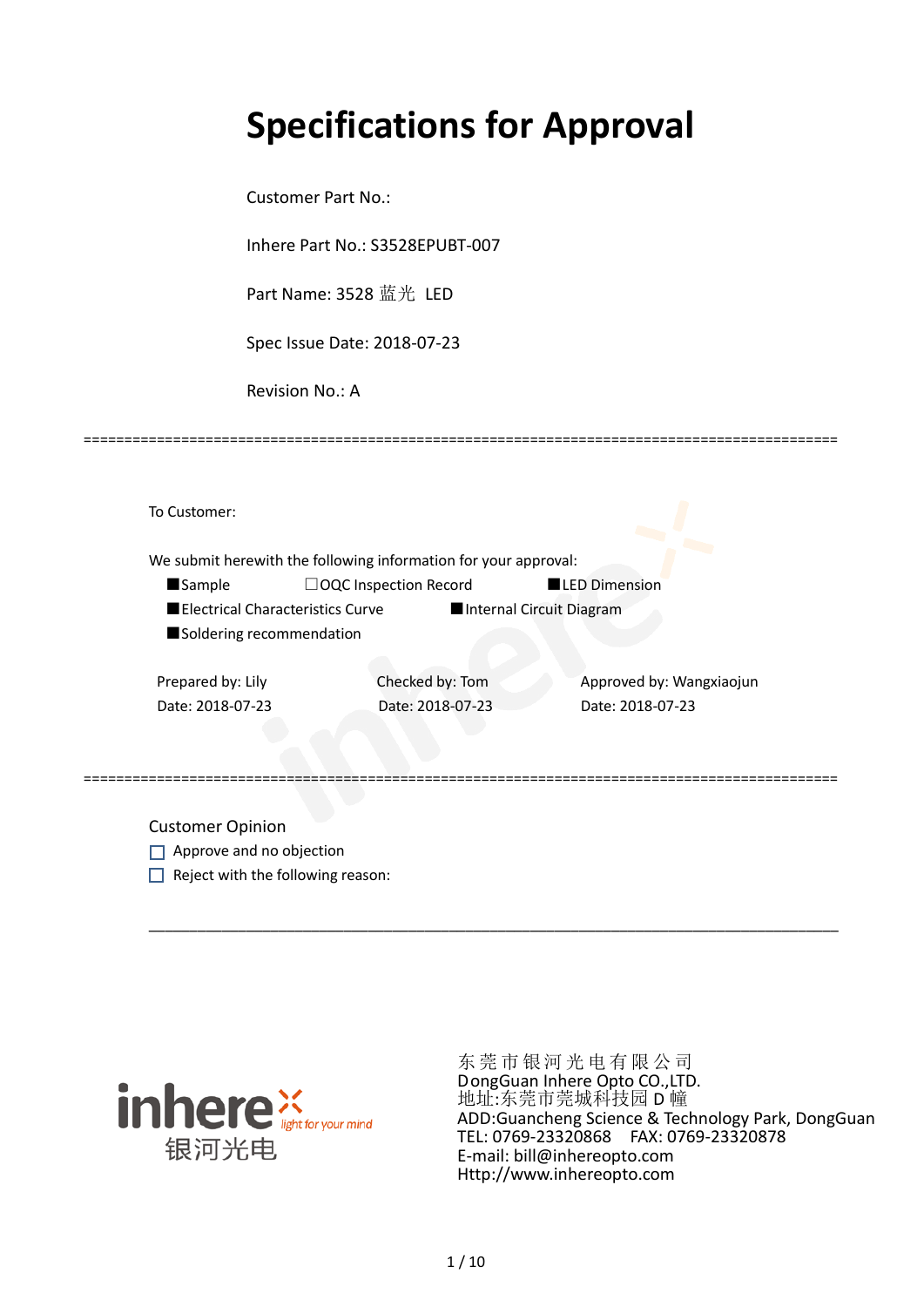#### **Features**

3.5mmⅹ2.8mm LED, 1.9mm thickness

Low power consumption

Wide view angle

Package: 2000pcs/reel

RoHS Compliant

#### **Applications**

Ideal for back light and indicator

Various colors and lens types available



| <b>Emitted color</b><br>Part No. |      | <b>Dice</b> | Lens color        |  |
|----------------------------------|------|-------------|-------------------|--|
| S3528EPUBT-007                   | Blue | InGaN/GaN   | Water transparent |  |

Notes:

All dimensions are in millimeters (inches);

Tolerances are ±0.1mm (0.004inch) unless otherwise noted.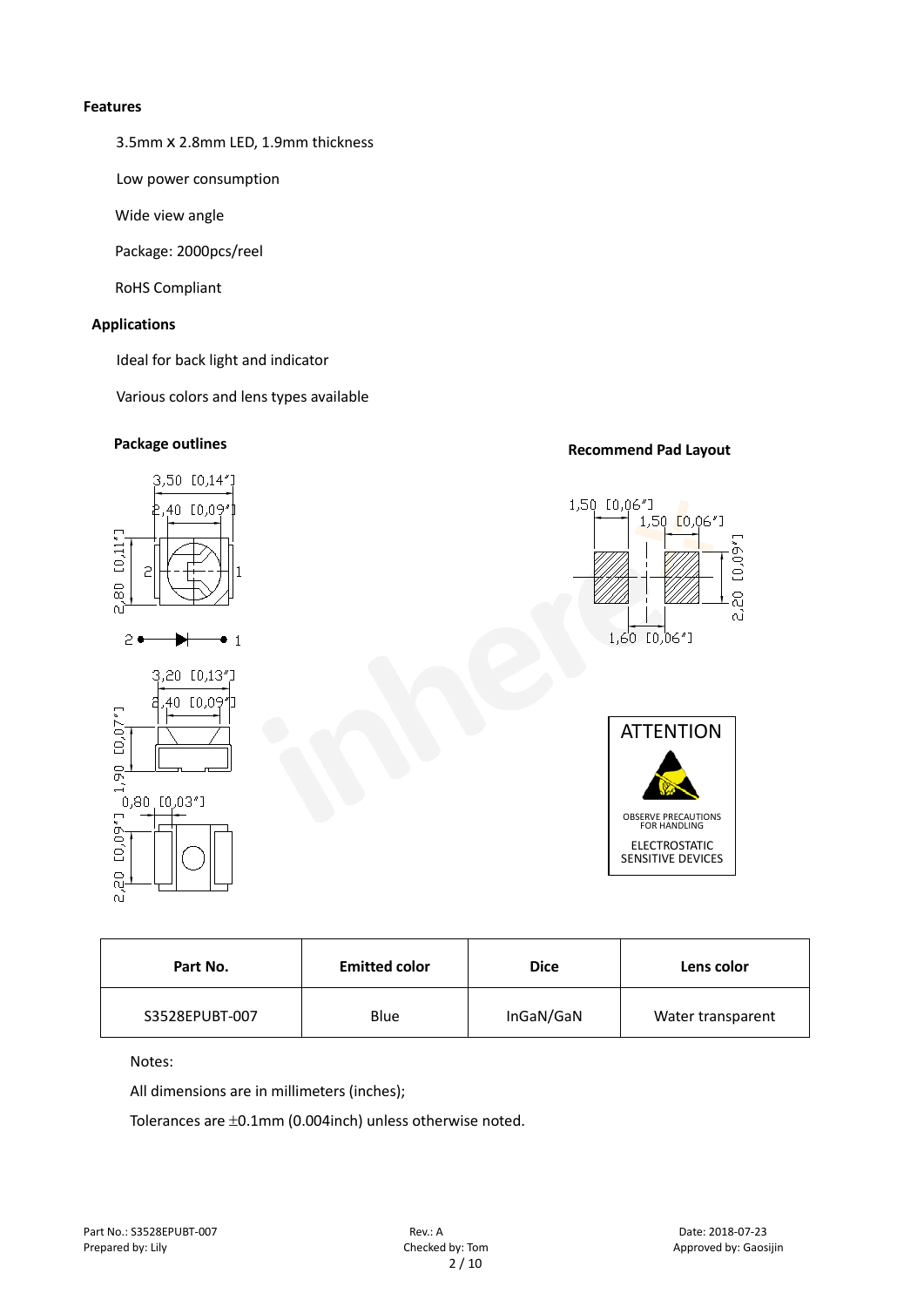## **Absolute Maximum Ratings (Ta=25**℃)

| Parameter                              | Symbol      | Value         | Unit         |
|----------------------------------------|-------------|---------------|--------------|
| Forward current                        | If          | 30            | mA           |
| Reverse voltage                        | Vr          | 5             | $\vee$       |
| Power dissipation                      | Pd          | 102           | mW           |
| Operating temperature                  | Top         | $-40$ ~+80    | $^{\circ}$ C |
| Storage temperature                    | <b>Tstg</b> | $-45$ ~ $+85$ | $^{\circ}$ C |
| Peak pulsing current (1/8 duty f=1kHz) | Ifp         | 125           | mA           |
|                                        |             |               |              |

### **Electro-Optical Characteristics (Ta=25**℃)

|                         | <b>Test</b><br><b>Condition</b> | Symbol                  | Value   |                                       |                          |        |
|-------------------------|---------------------------------|-------------------------|---------|---------------------------------------|--------------------------|--------|
| Parameter               |                                 |                         | Min     | <b>Typ</b>                            | <b>Max</b>               | Unit   |
| Peak wavelength         | $If=20mA$                       | $\lambda p$             | --      | 465                                   |                          | nm     |
| Spectral half bandwidth | $If=20mA$                       | Δλ                      | $-\, -$ | 35                                    |                          | nm     |
| Dominant wavelength     | $If=20mA$                       | λd                      | 464     | $\overline{\phantom{a}}$              | 476                      | nm     |
| Forward voltage         | $If=20mA$                       | Vf                      | 2.8     | --                                    | 3.4                      | $\vee$ |
| Luminous intensity      | $If=20mA$                       | Iv                      | 300     | 450                                   |                          | mcd    |
| Viewing angle at 50% lv | $If=20mA$                       | $2\theta$ 1/2           | $-$     | 120                                   | $\overline{\phantom{a}}$ | Deg    |
| Reverse current         | $Vr = 5V$                       | $\mathsf{I} \mathsf{r}$ | $-$     | $\hspace{0.05cm}$ – $\hspace{0.05cm}$ | 10                       | μA     |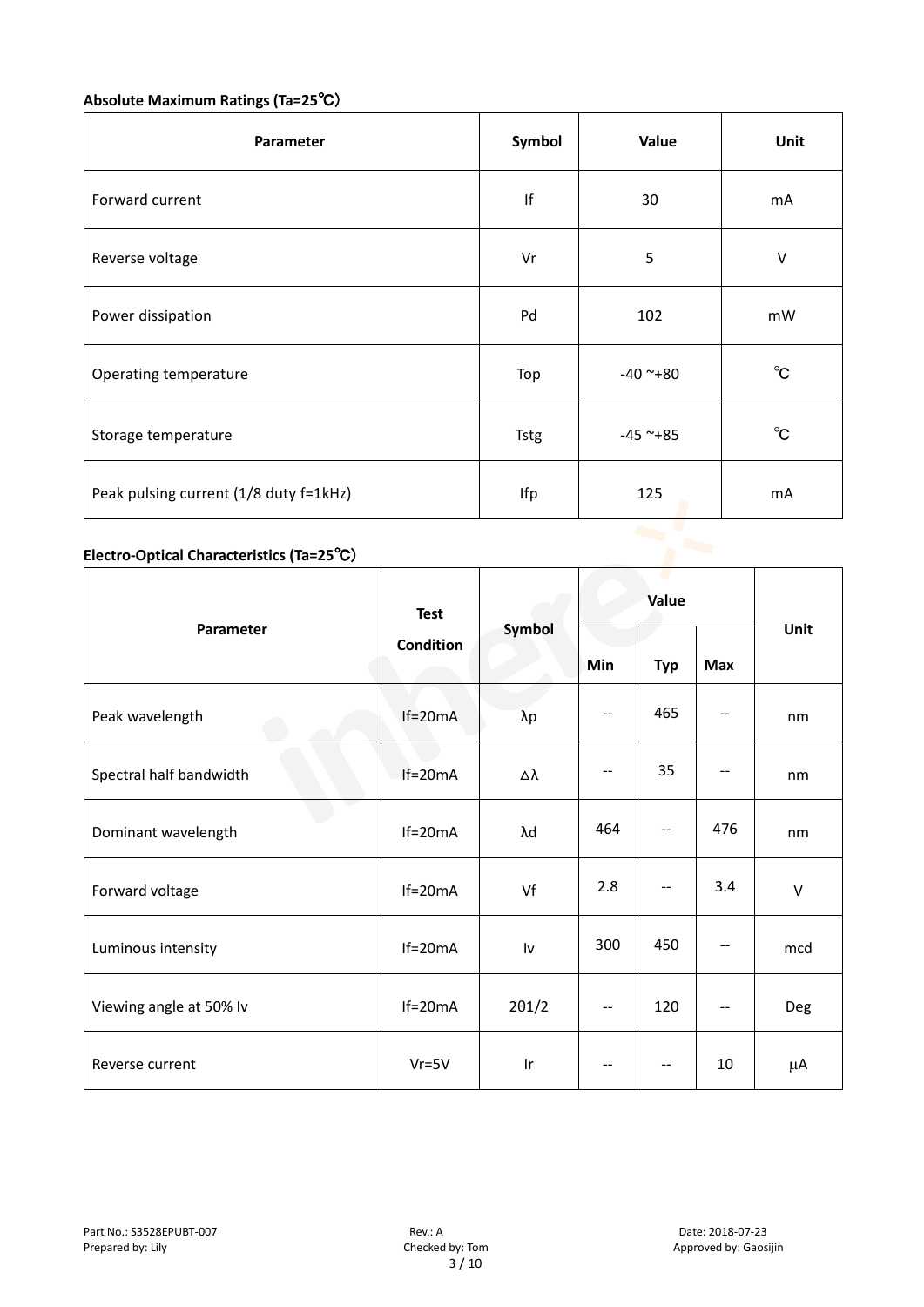#### **Optical characteristic curves**

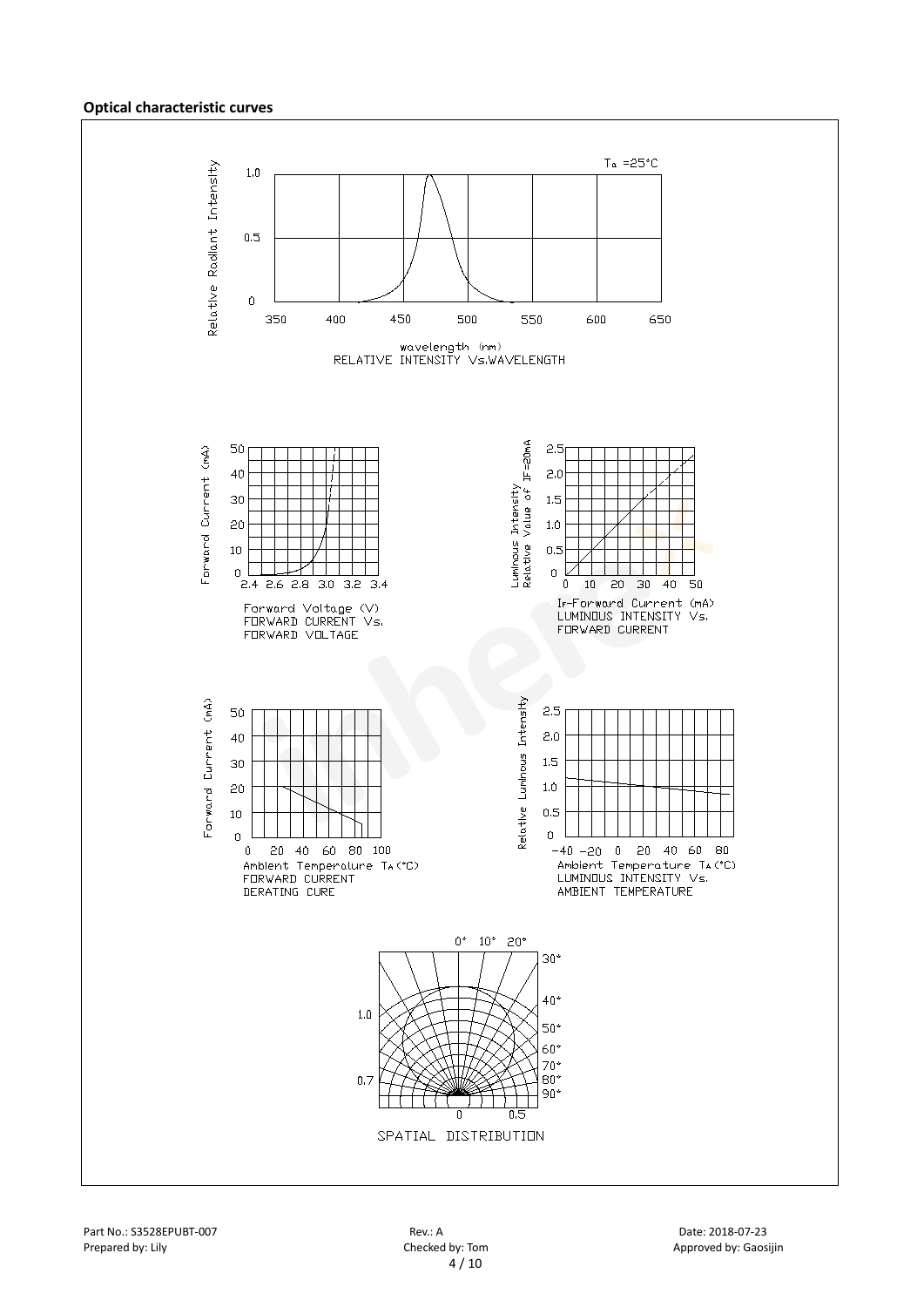#### **Reflow Profile**

Reflow Temp/Time



#### Notes:

- 1. We recommend the reflow temperature 245℃ (±5℃). The maximum soldering temperature should be limited to 260℃.
- 2. Don't cause stress to the epoxy resin while it is exposed to high temperature.
- 3. Number of reflow process shall be 2 times or less.

#### ■Soldering iron

Basic spec is  $\leq$  5sec when 320°C (±20°C). If temperature is higher, time should be shorter (+10°C $\rightarrow$  -1sec). Power dissipation of iron should be smaller than 20W, and temperatures should be controllable .Surface temperature of the device should be under 350℃.

#### **Rework**

- 1. Customer must finish rework within 5 sec under 340℃.
- 2. The head of iron cannot touch copper foil
- 3. Twin-head type is preferred.



Avoid rubbing or scraping the resin by any object, during high temperature, for example reflow solder etc.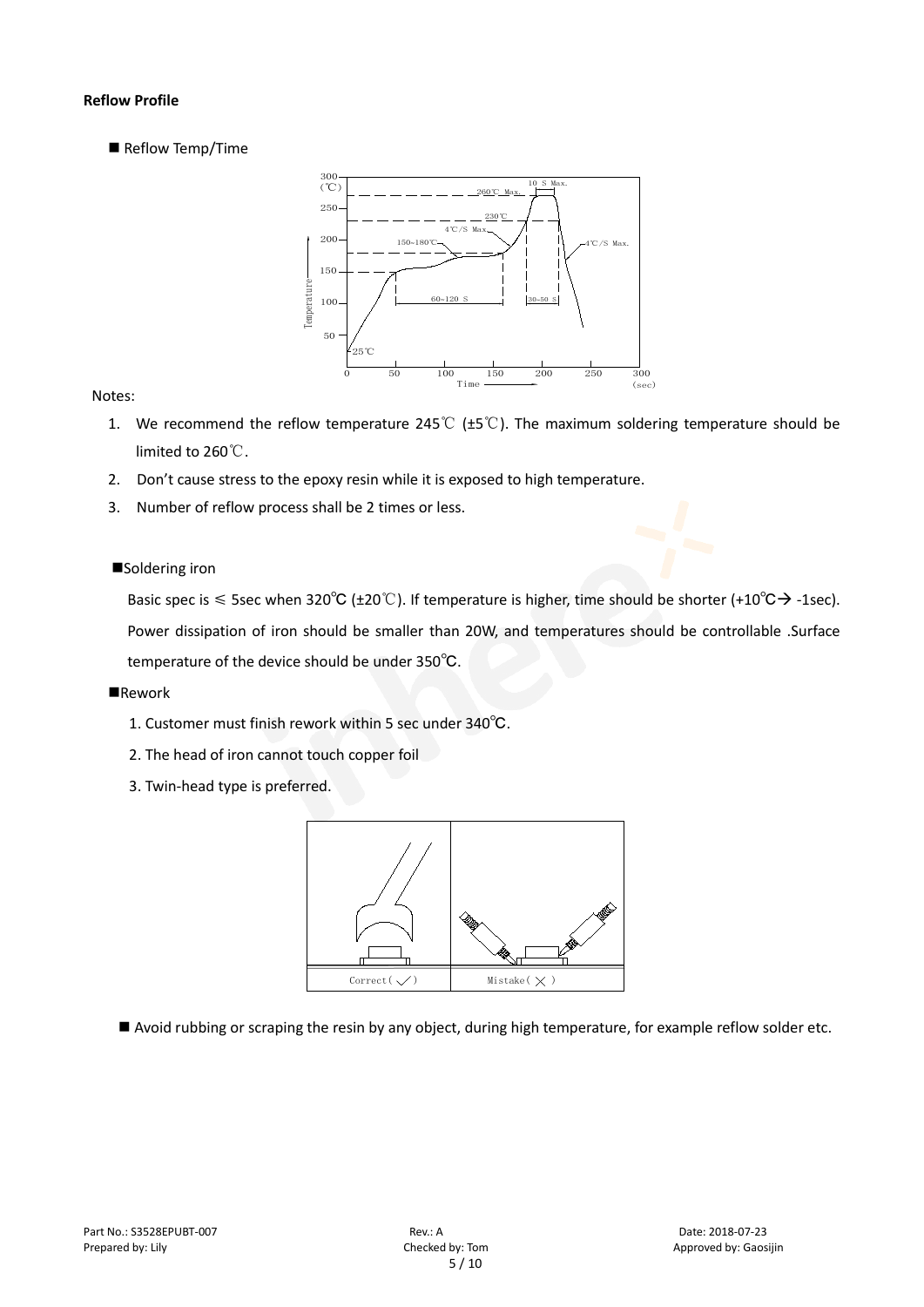#### T**est circuit and handling precautions**

■ Test circuit



■ Handling precautions

#### 1. Over-current-proof

Customer must apply resistors for protection; otherwise slight voltage shift will cause big current change (Burn out will happen).

#### 2. Storage

#### 2.1 It is recommended to store the products in the following conditions:

Humidity: 60% R.H. Max.

Temperature: 5℃~30℃

- 2.2 Shelf life in sealed bag: 12 month at <5℃~30°C and <30% R.H. after the package is opened, the products should be used within 24hrs or they should be keeping to stored at≦20 R.H. with zip-lock sealed.
- 3. Baking

It is recommended to baking before soldering. The Conditions is:60 $\pm$ 5°C x 24hrs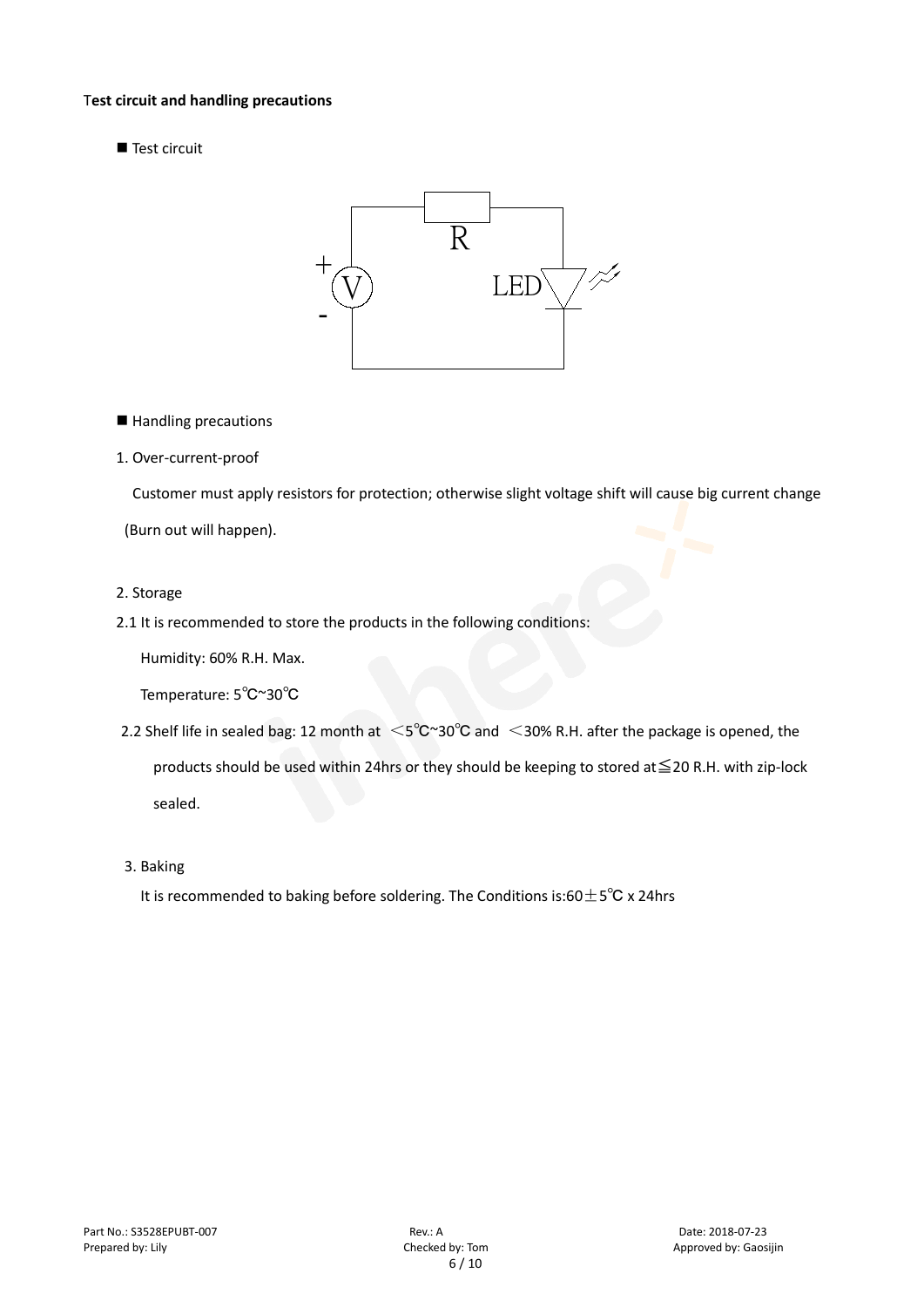#### **Test Items and Results of Reliability**

| <b>Test Item</b>                                  | <b>Standard</b><br><b>Test Conditions</b><br><b>Test Method</b>           |                   | <b>Note</b> | <b>Number of</b><br><b>Test</b> |
|---------------------------------------------------|---------------------------------------------------------------------------|-------------------|-------------|---------------------------------|
| <b>Reflow Soldering</b>                           | Ta=260±5 °C, Time=10±2S<br>JB/T 10845-2008                                |                   | 3times      | 0/22                            |
| Salt Atmosphere                                   | Ta=35±3°C, PH=6.5 $\sim$ 7.2<br>GB/T 2423.17-2008                         |                   | 24hrs       | 0/22                            |
| Temperature Cycling                               | -40 $±5^{\circ}$ C<br>30±1min<br>个→(25℃/5±1min)↓<br>100±5°C<br>$30±1$ min | GB/T 2423.22-2012 | 100cycles   | 0/22                            |
| <b>Thermal Shock</b>                              | Ta=-40±5 $°C$ ~100±5 $°C$ ,<br>15±1min dwell                              | GB/T 2423.22-2012 | 100cycles   | 0/22                            |
| High Humidity High Temp.<br>Cycling               | Ta=30±5 °C $\sim$ 65±5 °C,<br>90±5%RH,24hrs/1cycle                        | GB/T 2423.4-2008  |             | 0/22                            |
| High Humidity High Temp.<br>Storage Life          | Ta=85±5 <sup>°</sup> C, $\psi$ (%)=85±5%RH                                | GB/T 2423.3-2006  | 1000hrs     | 0/22                            |
| High Temperature<br>Storage Life                  | Ta=100 $\pm$ 5°C, non-operating                                           | GB/T 2423.2-2008  | 1000hrs     | 0/22                            |
| Low Temperature<br>Storage Life                   | Ta=-40±5 $°C$ , non-operating                                             | GB/T 2423.1-2008  | 1000hrs     | 0/22                            |
| Life Test                                         | Ta=26±5°C,@20mA,<br>$\psi$ (%)=25%RH~55%RH                                |                   | 1000hrs     | 0/22                            |
| High Humidity High Temp.<br><b>Operating Life</b> | Ta=85±5 $\degree$ C, @20mA,<br>$\psi$ (%)=85%RH                           | GB/T 2423.3-2006  | 500hrs      | 0/22                            |
| Low Temperature<br><b>Operating Life</b>          | Ta=-20±5 $\mathbb{C}$ , @20mA                                             | GB/T 2423.1-2008  | 1000hrs     | 0/22                            |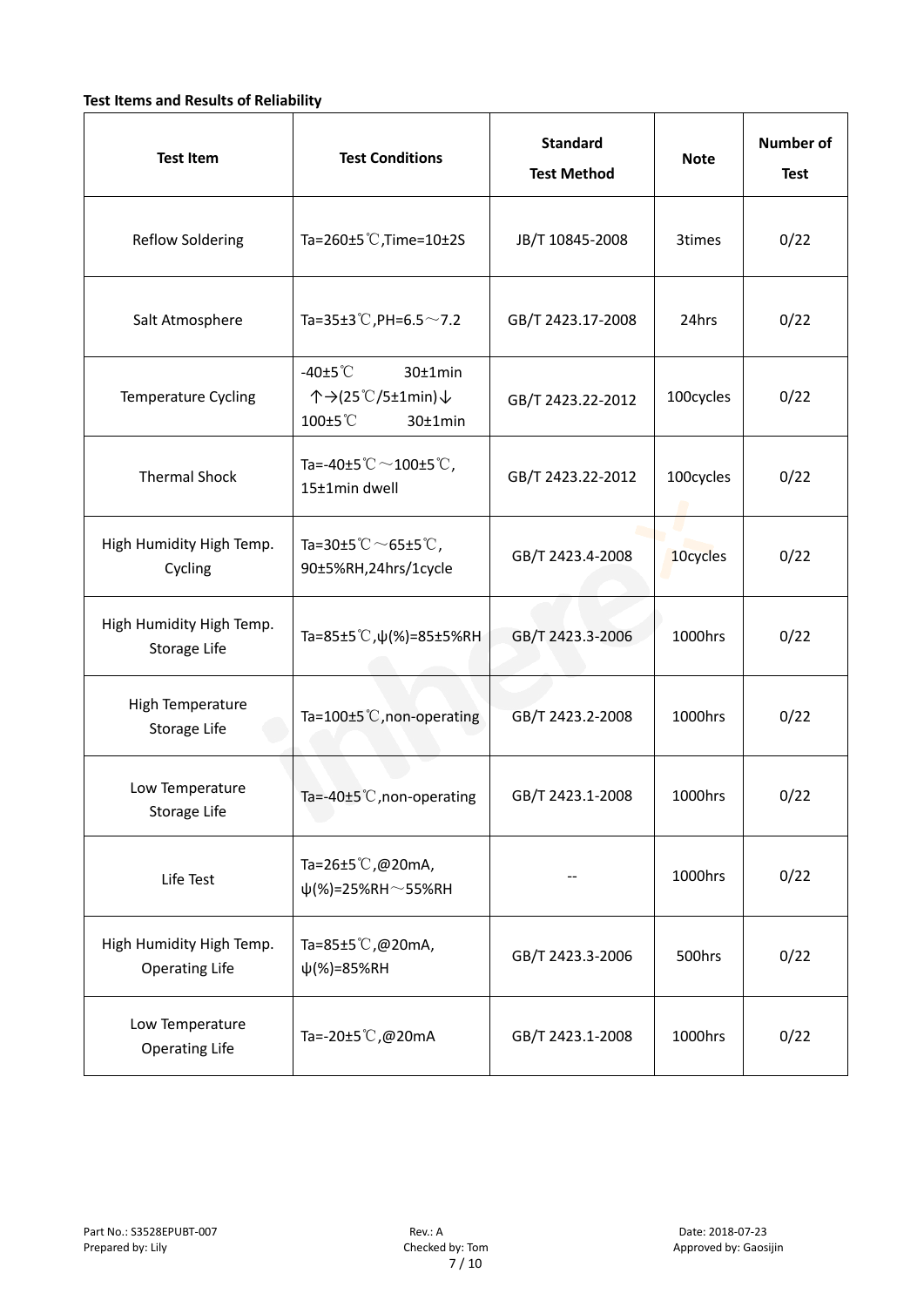#### **Forward Voltage Rank Combination (IF=20mA)**

| Rank           | Min. | Max. | Unit |
|----------------|------|------|------|
| V1             | 2.8  | 3.0  |      |
| V <sub>2</sub> | 3.0  | 3.2  | v    |
| V3             | 3.2  | 3.4  |      |

#### **Luminous Intensity Rank Combination (IF=20mA)**

| Rank                                           | Min. | Max. | Unit |  |
|------------------------------------------------|------|------|------|--|
| BIN1                                           | 300  | 600  |      |  |
| BIN2                                           | 600  | --   | mcd  |  |
| Dominant wavelength Rank Combination (IF=20mA) |      |      |      |  |

#### **Dominant wavelength Rank Combination (IF=20mA)**

| Rank           | Min. | Max. | Unit |
|----------------|------|------|------|
| b1             | 464  | 468  |      |
| b <sub>2</sub> | 468  | 472  | nm   |
| b <sub>3</sub> | 472  | 476  |      |

### **Group Name on Label (Example DATA: 9 BIN1 b2 20)**

| <b>DATA: 9 BIN1 b2 20</b>                           | Vf(V)            | Iv (mcd)         | $\lambda$ d (nm) | <b>Test Condition</b> |
|-----------------------------------------------------|------------------|------------------|------------------|-----------------------|
| $V2 \rightarrow BIN1 \rightarrow b2 \rightarrow 20$ | $3.0^{\circ}3.2$ | $300^{\circ}600$ | 468~472          | $IF=20mA$             |

Notes:

- 1. The tolerance of luminous intensity (Iv ) is  $\pm 15\%$ .
- 2. The tolerance of dominant wavelength is ±1nm.
- 3. This specification is preliminary.
- 4. This specification is a standard specification of our factory, can make in accordance with customer's special requirement.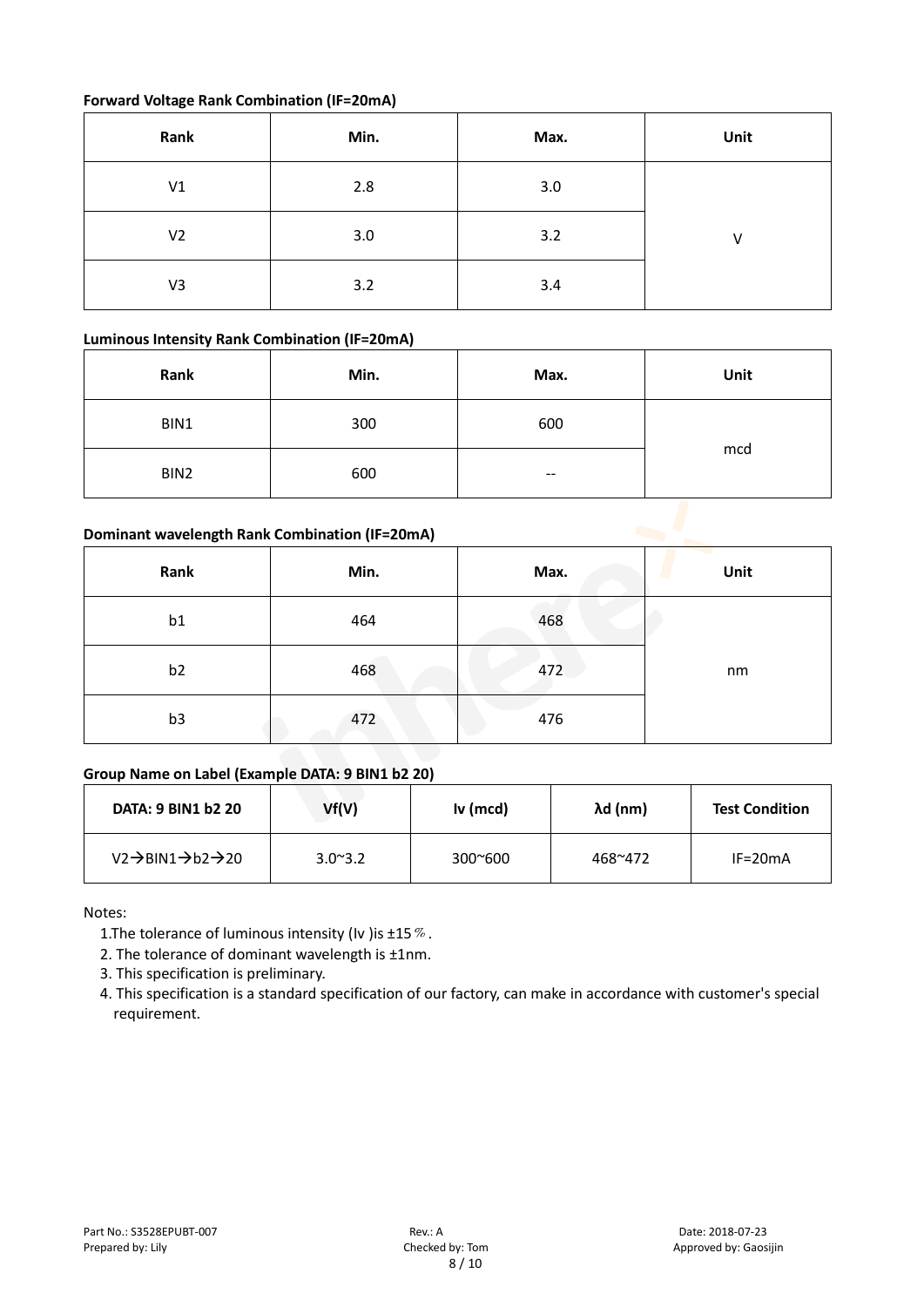#### **3528 Series SMD Chip LED Lamps Packaging Specifications**

- 
- Feeding Direction **Constanting Constanting Constanting Constanting Constanting Constanting Constanting Constanting Constanting Constanting Constanting Constanting Constanting Constanting Constanting Constanting Constanting**





**Dimensions of Tape (Unit: mm)**



Notes:

- 1. Empty component pockets are sealed with top cover tape;
- 2. The maximum number of missing lamps is two;
- 3. The cathode is oriented towards the tape sprocket hole in accordance with ANSI/EIA RS-481 specifications.
- 4. 2,000pcs/Reel.